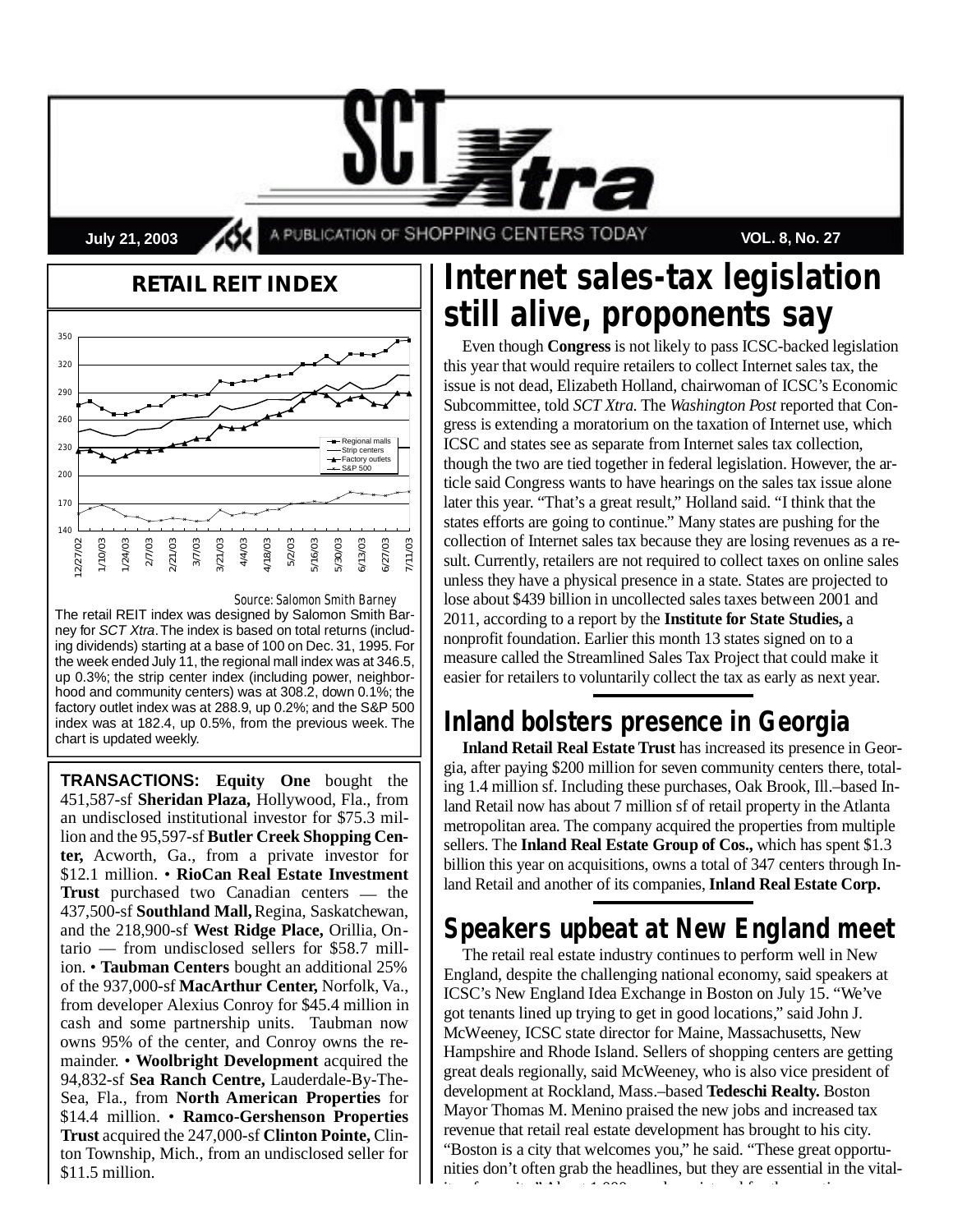### **Financial news**

The **West Edmonton** (Alberta) **Mall,** the world's largest, completed a \$335 million commercial-mortgagebacked securitization through its lender, Column Financial Canada, Toronto, a subsidiary of **Credit Suisse** Group. • Developers Diversified Realty has issued \$300 million of sevenyear, senior unsecured notes. Proceeds will be used to repay borrowings under the company's unsecured credit facility and to prepay secured mortgage financing. • Talisman Cos. received a \$65 million, fixed-rate permanent loan for its 358,146-sf **Fashion Outlet of** Las Vegas, Primm, Nev., from **GMACC** in a deal arranged by **NetFunding.com.** 

## **Projects in the pipeline**

**The Mills Corp.'s St. Louis Mills,** Hazelwood, Mo., slated to open Nov. 13, will have an entertainment venue called **SportStreet.** The venue will feature an **ESPN X Games Skatepark,** an ice rink and practice facility for the **St. Louis Blues** hockey team and a **NASCAR Speedpark.** 

### **Edens & Avant buys seven centers in D.C. area**

**Edens & Avant** has gained a stronger foothold in the mid-Atlantic region, bringing the total number of its centers there to 36. The Columbia, S.C.–based company bought seven grocery-anchored shopping centers in the Washington, D.C., market. Edens acquired the properties from **GFS,** the real estate arm of **Giant Food,** Landover, Md., but it did not disclose the terms of the deal. The properties are the 129,725-sf **Burtonsville** (Md.) **Crossing;** the 81,468-sf **Cardinal Forest,** Springfield, Va.; the 76,661-sf **Elden Street Marketplace,** Herndon, Va.; the 86,633 sf **Lake Ridge Commons,** Woodbridge, Va.; the 71,542-sf **Marlboro Crossroads,** Upper Marlboro, Md.; the 102,826-sf **Neelsville Village Center,** Germantown, Md.; and the 106,895-sf **Wellington Station,** Manassas, Va. The purchases come at a time of rapid growth for Edens & Avant, which has increased the value of its portfolio more than eightfold, to \$2.2 billion from about \$250 million in 1995.

## **OfficeMax sale may help chain, analyst says**

The \$1.2 billion purchase of **OfficeMax** by **Boise Cascade** could help the office products retailer in the short term, according to at least one retail analyst. Boise's acquisition could increase the efficiency of OfficeMax's business by improving distribution, cutting costs and lowering prices from suppliers, Alex Paris, president of Chicago-based **Barrington Research,** told *SCT Xtra.* But in the long run, OfficeMax and other big-box office supply chains still face competition from club warehouse chains, discounters and drugstores that sell similar products, he said. "One thing you know for sure is you'll probably get the lowest price at **Wal-Mart,**" Paris said. "That's really tough competition." The sector can stay competitive if it caters to small businesses, he said. Under the terms of the deal, which is expected to close in this year's fourth quarter, paper products producer and office supply distributor Boise will pay \$9 in cash and stock for each share of OfficeMax. Clevelandbased OfficeMax has almost 1,000 superstores, with operations in Canada, Mexico, Puerto Rico and the U.S. Virgin Islands.

**West 23% North South 17% 38% Midwest 22% 2002 regional distribution of U.S. shopping centers (by gross leasable area)** *Source: National Research Bureau Total 2002 GLA: 5.7 billion sf*

**ICSC RESEARCH CORNER The algorithment Cos.** has not yet given up on its mixed-use **Destiny USA**, Syracuse, N.Y., which is to rival **Mall of America** in size, according to the *Associated Press.* There was speculation that the company would not go forward with the project after the **New York Legislature** ended its session without voting to partially fund it. Pyramid says it is still considering building Destiny, the wire service reported. ... **Mills** renewed a sponsorship agreement with **Discover Financial Services** under which the Discover Card continues to be the preferred credit card at 13 of Mills' centers for two years. Terms of the agreement weren't disclosed. ... **Citi**group has agreed to purchase Sears' credit card division for \$3 billion. ... **Saks** plans to open its first Charlotte, N.C., store, in a mixed-use project called **The Village at Seven Eagles**, which is set for completion in 2005, according to local media reports. ... **Albertsons** and **Wal-Mart** will cash government-issued checks free of charge that will start arriving this month to families with children under 18 as part of the Jobs and Growth Tax Relief Reconciliation Act of 2003. ... **We tzel's Pretzels,** which has 200 units worldwide, plans to open 120 stores in Mexico and the Philippines over the next 10 years.

*SCT Xtra is a free weekly publication of Shopping Centers Today, © 2003 International Council of Shopping Centers, 1221 Avenue of the Americas, New York, NY, 10020-1099; Ian Ritter, Editor of SCT Xtra; Edmund Mander, S C T E d i t o r-in-chief. Phone: 646-728-3485. Fax: 212-* 589-5555. E-mail: <news@icsc.org>. Daily news updates and back issues available now on ICSCNET at http://www.icsc.org.